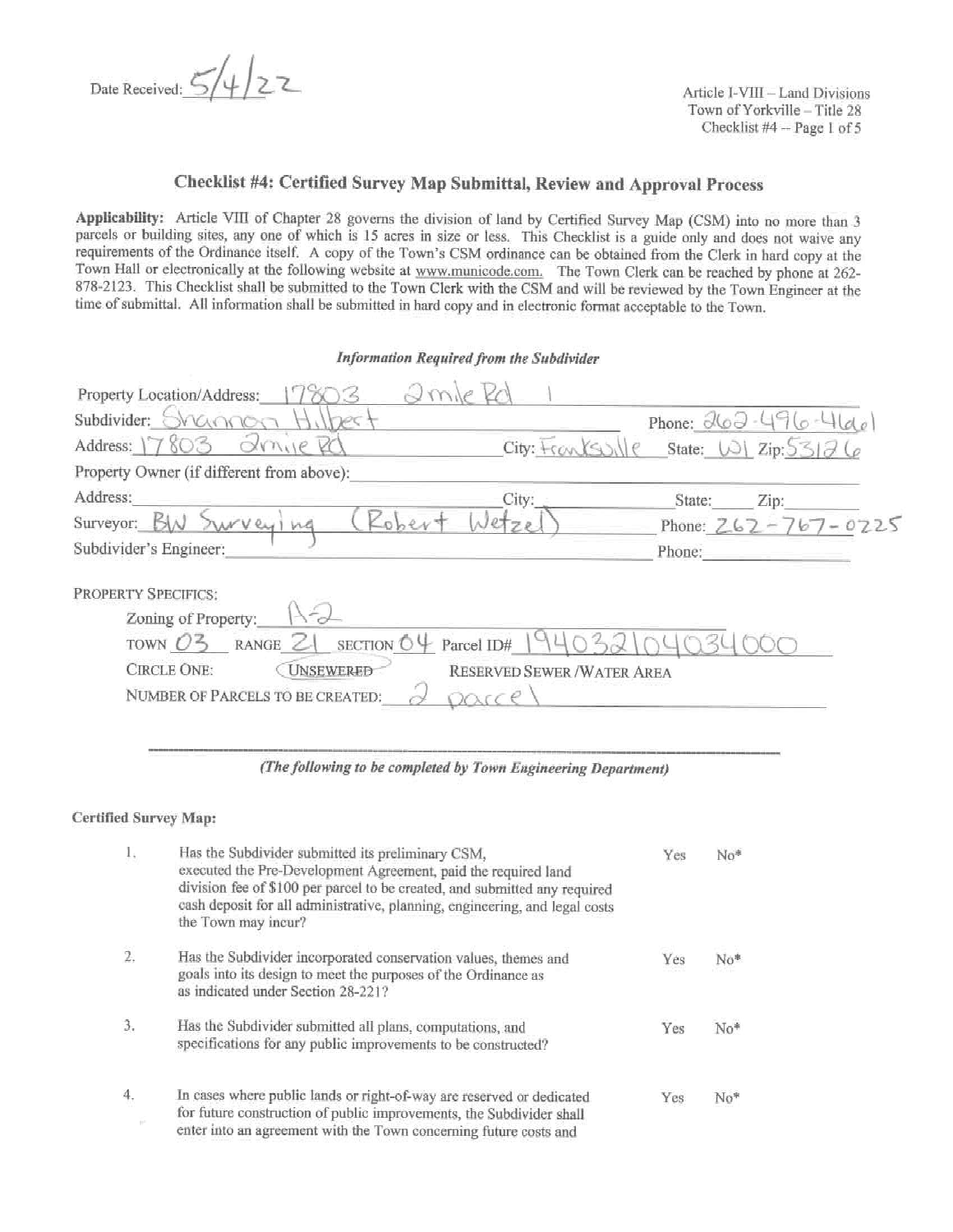Yes

 $No*$ 

liability, prior to, or as a condition of, receiving certified survey map approval. If this applies, has the Subdivider entered into such an agreement?

| 5. | Are any lots in the CSM to be served by private on-site was tewater?<br>treatment systems?                                                                                             | Yes        | No    |
|----|----------------------------------------------------------------------------------------------------------------------------------------------------------------------------------------|------------|-------|
|    | If the answer is yes, has the Subdivider conducted and submitted<br>soil and site evaluations for approval to the Racine County Code<br>Administration Office and the Wisconsin DILHR? | <b>Yes</b> | $No*$ |
|    | Have the approvals been received?                                                                                                                                                      | Yes        | No*   |

6. Has the Subdivider submitted a request of title showing current ownership of the property proposed to be divided and all encumbrances?

|    |                                                                                                     |            |       | Date of Agreement:                  |  |
|----|-----------------------------------------------------------------------------------------------------|------------|-------|-------------------------------------|--|
|    |                                                                                                     |            |       | Copy of Agreement Attached:         |  |
|    |                                                                                                     |            |       | Total Number Parcels Divided:       |  |
|    |                                                                                                     |            |       | Total Fee Paid:                     |  |
|    |                                                                                                     |            |       | Date Paid (attach copy of receipt): |  |
|    | FOLLOW UP QUESTIONS UPON SUBMITTAL OF FINAL CSM:                                                    |            |       |                                     |  |
| 1. | Did the Subdivider submit 18 copies of the final proposed CSM<br>and one copy to the Town Attorney? | <b>Yes</b> | $No*$ | DATE:                               |  |

Has the Subdivider made all changes that were required by the Town Yes 2.  $No*$ Engineer upon review of the preliminary CSM?

\*If the answer to any of these questions is no, then the CSM may not be accepted unless the Town Engineer otherwise approves by initialing and dating here: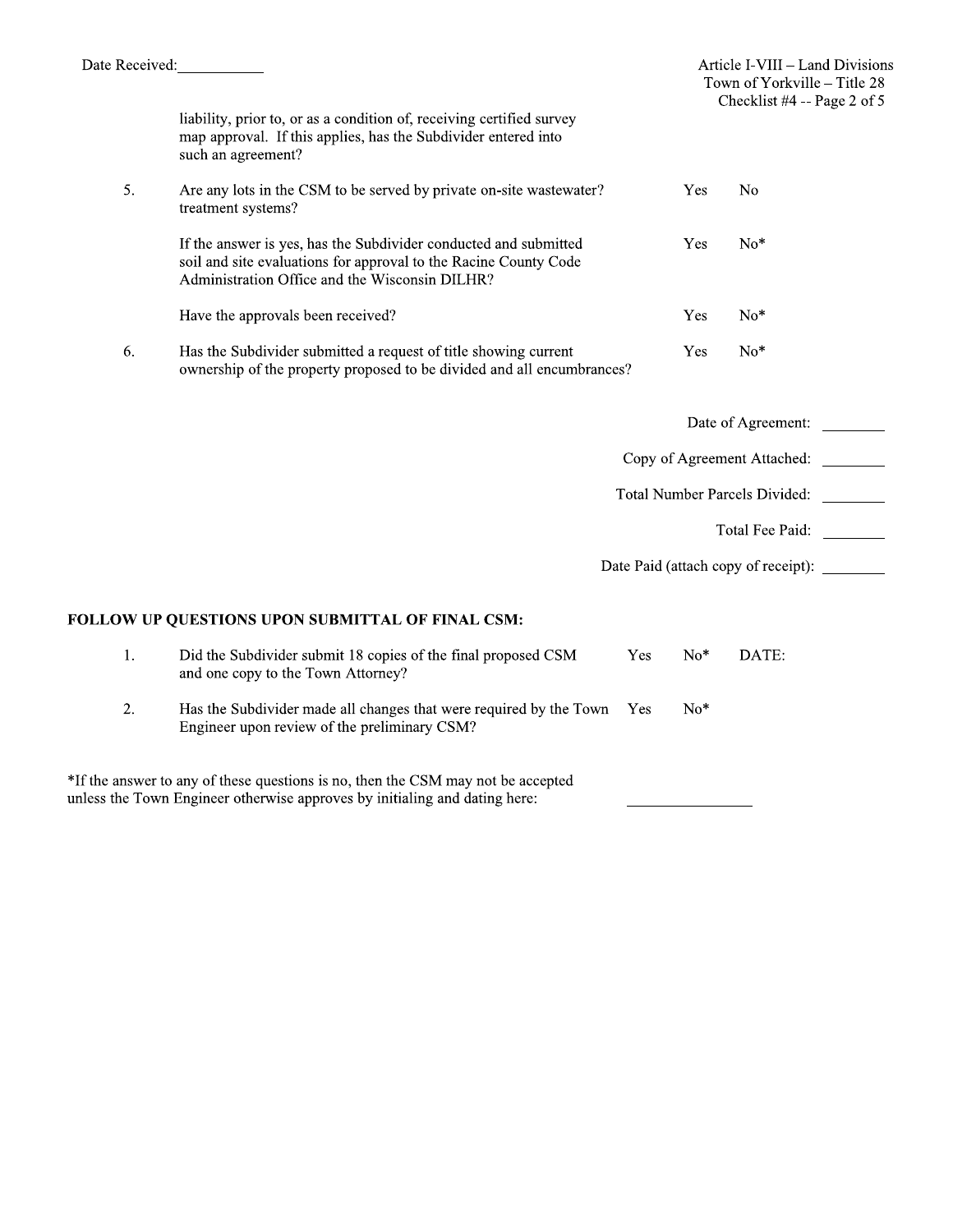# The following checklist to be completed by the Subdivider and verified by Town Engineer. Town Engineer will provide response to Subdivider.

Complete Checklist using the following code:  $Y - Yes$ ;  $N - No$ ;  $N/A - Not$  Applicable. Make notes for Instructions: Town Engineer's review where necessary.

### Final CSM: Has the Subdivider:

- $\Box$  Submitted a CSM prepared by a registered land surveyor in compliance with the requirements of Section 236.34 of the Wisconsin Statutes, and this Ordinance?
- $\Box$  Submitted a conceptual development plan for contiguous land owned or controlled by Subdivider?

### Engineer Notes:<br>
<u>Engineer Notes:</u>

Requirements. Has the Subdivider provided, in addition to all other information required by Section 236.34, the following information on the face of the CSM?

|                        | Date of the map.                                                                                                                                                                                                                                                                                                                                                                                   |
|------------------------|----------------------------------------------------------------------------------------------------------------------------------------------------------------------------------------------------------------------------------------------------------------------------------------------------------------------------------------------------------------------------------------------------|
|                        | Graphic scale, location map and north point.                                                                                                                                                                                                                                                                                                                                                       |
|                        | Name and address of the owner, Subdivider and surveyor.                                                                                                                                                                                                                                                                                                                                            |
|                        | All existing buildings, drainage ditches, water courses, drain tiles and existing and required easements.                                                                                                                                                                                                                                                                                          |
|                        | Names of adjoining streets, highways, parks, cemeteries, subdivisions, ponds, streams, lakes, flowages<br>and wetlands.                                                                                                                                                                                                                                                                            |
|                        | Soil boring locations on sites to be served with a private on-site wastewater treatment system.                                                                                                                                                                                                                                                                                                    |
|                        | All lands reserved for future public acquisition or dedication.                                                                                                                                                                                                                                                                                                                                    |
|                        | Floodland, wetland and shoreland boundaries and the contour line lying at the vertical distance of two<br>feet above the elevation of the 100-year recurrence interval flood.                                                                                                                                                                                                                      |
|                        | Significant natural resource features on the site, including wetlands, floodplains, watercourses,<br>shoreland boundaries, existing wooded areas, slopes of 20 percent or greater, drainage ways, rare,<br>threatened and endangered species, all environmental corridors as mapped by SEWRPC and the County<br>and any other natural resource features, views or other prominent visual features. |
| <b>Engineer Notes:</b> |                                                                                                                                                                                                                                                                                                                                                                                                    |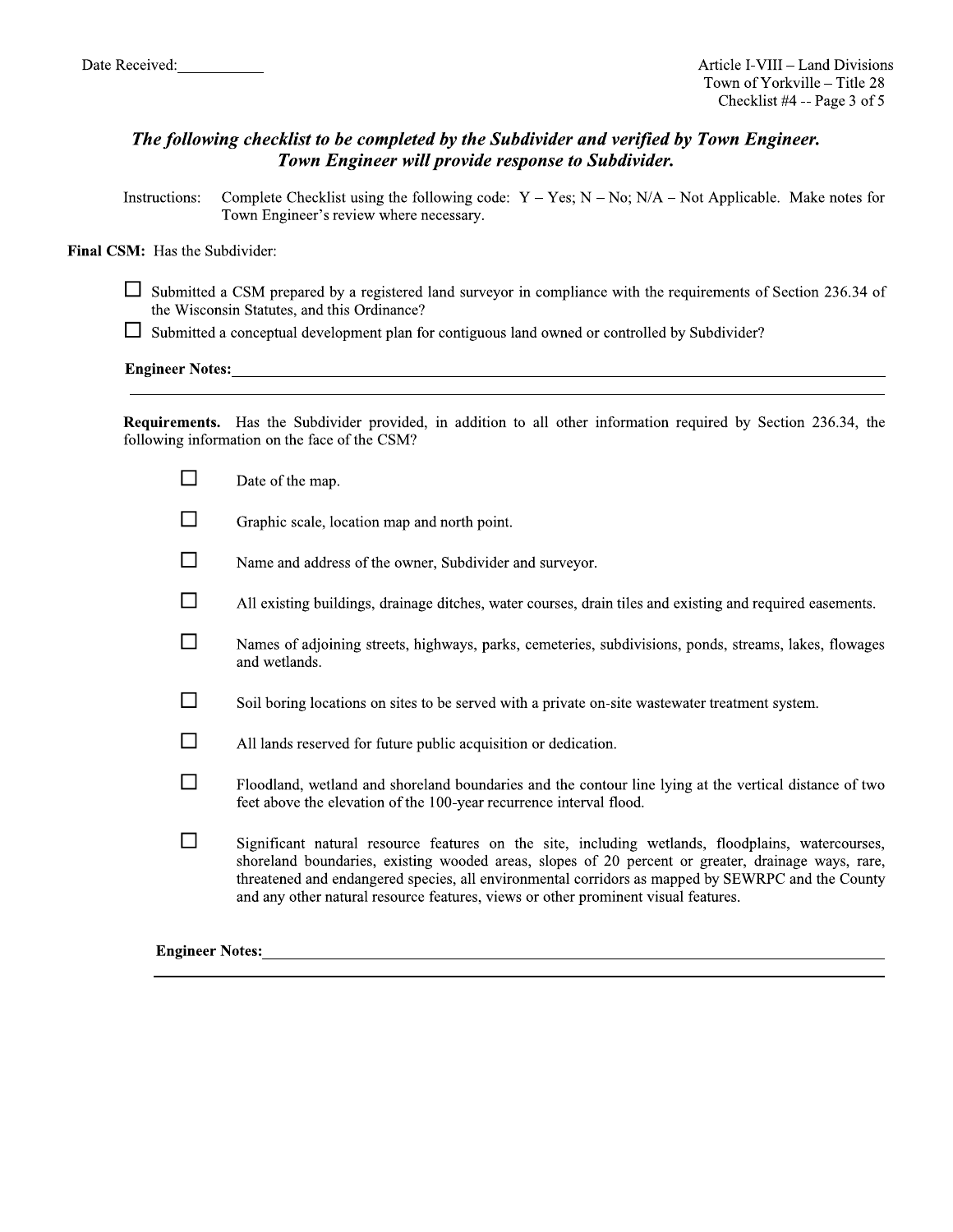1111111111111111111111111111111111111111111111111111111111111111111111111111111111111111111111111111111111111111111111

### 1. Review of CSM: The following is a guide of what you can expect from the review process for the CSM. Questions should be directed to the Town Engineer.

# (a) Review of Preliminary Certified Survey Map.

Subdivider shall submit an executed predevelopment agreement, the requisite fees, the checklist for certified survey maps and the preliminary certified survey map to the town engineer for review. As a condition of further review of the preliminary certified survey map, the Subdivider shall and hereby does grant permission for town officers, employees and agents to enter upon the subject property in furtherance of their official duties.

- (1) The town engineer may require the Subdivider to submit at the time of the initial application a complete inventory of items listed under section 28-226 as an attachment to the preliminary certified survey map or defineated directing on the map if within  $100$  feet of the proposed building envelopes.
- (2) In town engineer shall make the determination of whether the initial application is complete. Within 15 days following the filing of a complete initial application, the town engineer shall schedule a meeting with the Subdivider to review the initial application.
- $(3)$  Staff from appropriate county and state agencies may also be requested by the town to review the application and the Subdivider shall be hable for costs for any reviews. The town engineer may also schedule a visit to the site with the Subdivider to review the existing features of the site and the preliminary certified survey map. The visit shall occur prior to or as part of the meeting.
- (4) Within 15 days following the meeting, the town engineer shall provide a written report informing the Subdivider of any additions, changes, or corrections to the preliminary certified survey map submitted as part of the initial application.
- (5) Before submission of the final certified survey map, the Plan Commission shall review and discuss the preliminary certified survey map along with the written report from the town engineer. The public shall have an opportunity to speak as to the preliminary map. Notice of the meeting shall be sent in accordance with the procedure set forth in section  $28-122(b)$ .

### (b) Land Divisions Requiring the Installation of Public Improvements.

All plans, computations and specifications for improvements shall be submitted to the Town with the preliminary Certified Survey Map and must be approved by the Town Engineer before Town Board action. The Subdivider shall enter into a development agreement in the form required by the Town.

### (c) Land Divisions Not Requiring the Immediate Installation of Public Improvements.

In cases where public lands or rights-of-way are reserved or dedicated for future construction of public improvements, the Subdivider shall enter into an agreement with the Town concerning future costs and liability, prior to receiving certified survey map approval.

# (d) Referral of Final CSM.

The Town Engineer shall provide copies of the final Certified Survey Map to the Town Department heads for their review and comment. Any comments shall be forwarded to the Plan Commission and Town Board for consideration.

### $(e)$  Informational Meeting on Final CSM.

The Town Clerk may schedule an informational meeting. Notice of the meeting shall be sent to neighboring property owners within 300 feet of the parcel by certified mail, return receipt, at least seven days in advance of the meeting and copies shall be filed with the Town prior to the meeting.